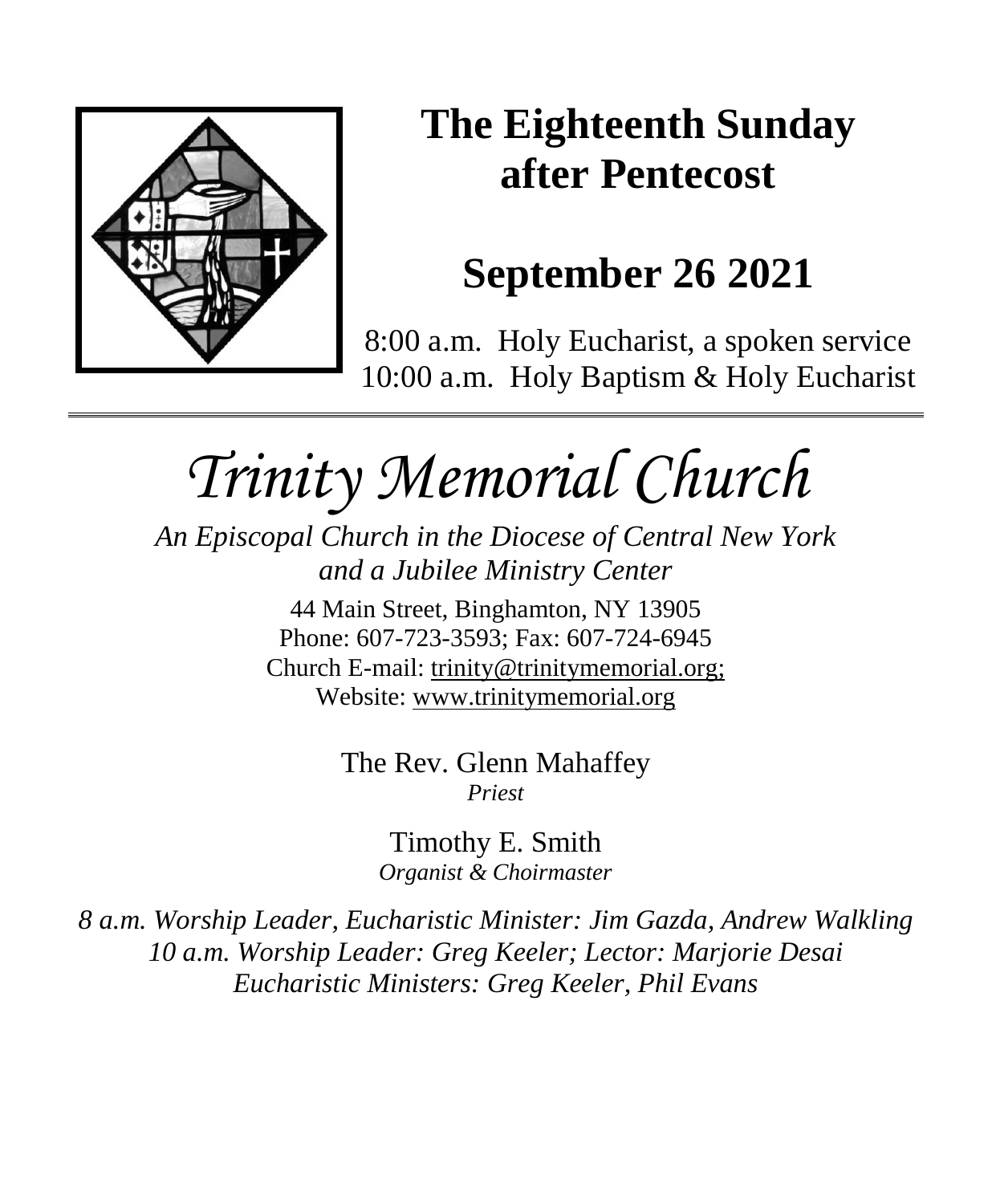

Trinity Memorial Church is **handicapped accessible**. Enter through the glass doors on Oak Street. A **lift** to the sanctuary level is available in the far corner of the gym. **Accessible restrooms** with a **changing station** are through the large double doors on the right of the sanctuary.

**Hearing assistive devices** & **large print bulletins** are available. Please speak with an usher.

**Parents** are welcome to use the Children's Corner in the Hoyt Room.

**Visitors** are invited to sign our guest book at the entrance to the church.

Please join us in the Hoyt Room for **coffee hour** after worship.

## **Our Mission:**

*To serve Christ passionately through self, family, parish and community.*

## **Our Identity:**

*A diverse people responding to God through worship and music friendship and formation, generosity and service.*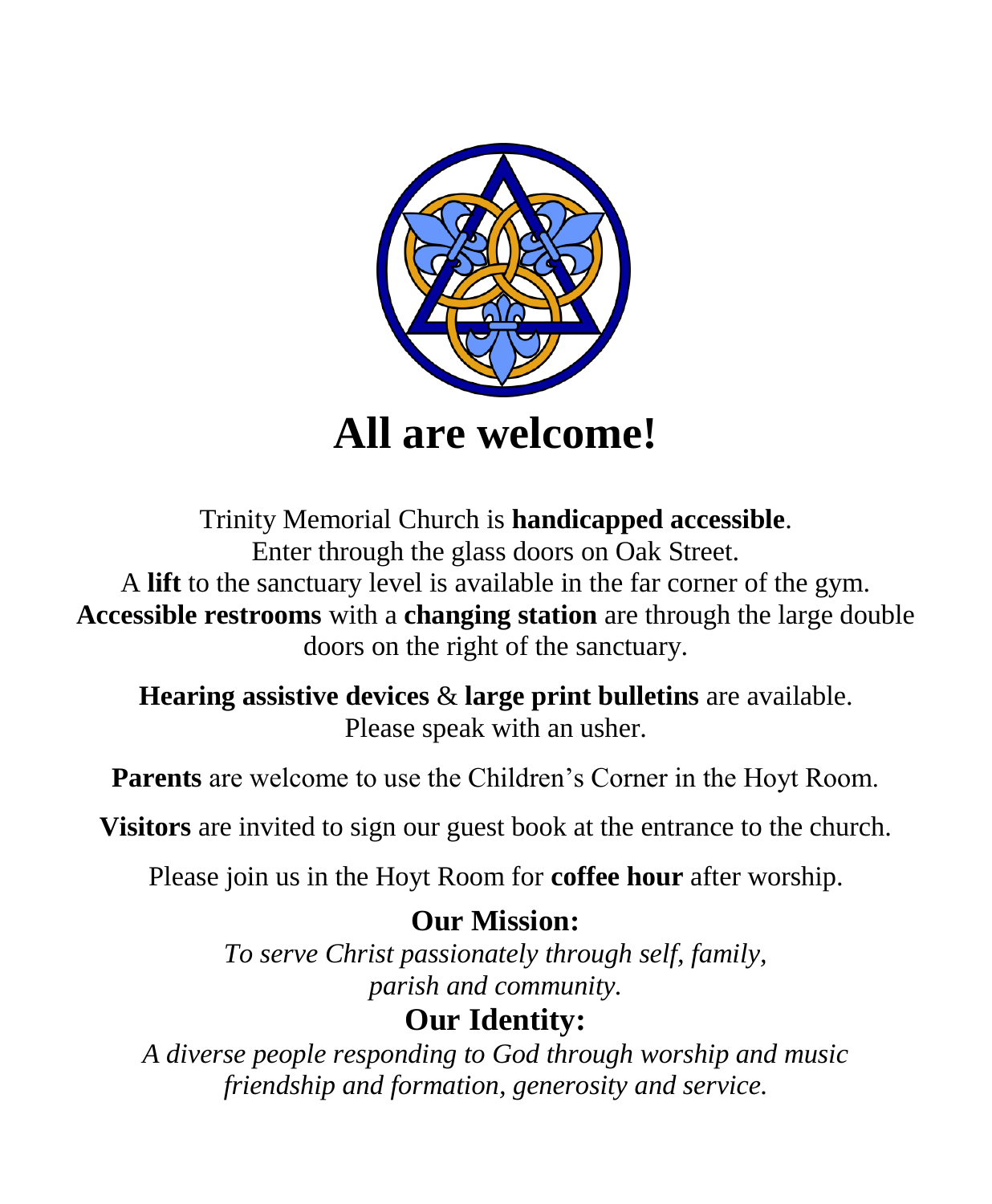## The Gathering

## **Prelude Kyrie, from** *Convent Mass* François Couperin

## **Welcome and Announcements**

*Please note that the text in bold italics is said by the whole congregation and the hymns are found in the blue Hymnal 1982 in the pews.*

## **Hymn 609 Where Cross the Crowded Ways of Life** *Gardiner*

## **Opening Acclamation**

| Celebrant | Blessed be God: Father, Son and Holy Spirit.          |
|-----------|-------------------------------------------------------|
| People    | And blessed be God's kingdom, now and for ever. Amen. |
| Celebrant | There is one body and one spirit.                     |
| People    | One hope in God's call to us.                         |
| Celebrant | One Lord, one faith, one baptism.                     |
| People    | <b>One God and Father of all.</b>                     |

## **The Collect of the Day**

*Celebrant* The Lord be with you. *People And also with you. Celebrant* Let us pray.

> O God, you declare your almighty power chiefly in showing mercy and pity: Grant us the fullness of your grace, that we, running to obtain your promises, may become partakers of your heavenly treasure; through Jesus Christ our Lord, who lives and reigns with you and the Holy Spirit, one God, for ever and ever. *Amen*

## **The Lessons**

## **The First Lesson: Numbers 11:4-6, 10-16, 24-29**

The rabble among them had a strong craving; and the Israelites also wept again, and said, "If only we had meat to eat! We remember the fish we used to eat in Egypt for nothing, the cucumbers, the melons, the leeks, the onions, and the garlic; but now our strength is dried up, and there is nothing at all but this manna to look at."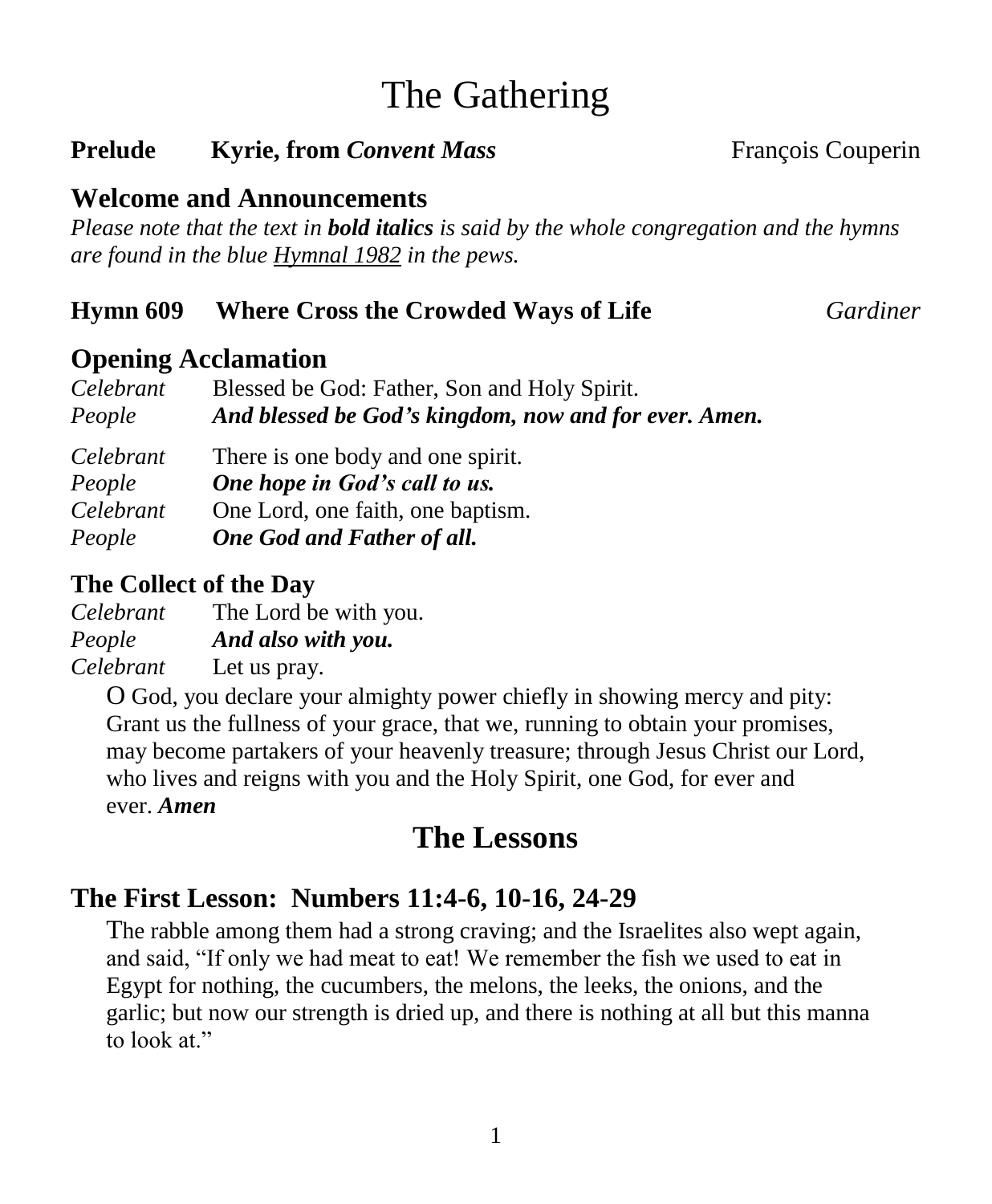Moses heard the people weeping throughout their families, all at the entrances of their tents. Then the Lord became very angry, and Moses was displeased. So Moses said to the Lord, "Why have you treated your servant so badly? Why have I not found favor in your sight, that you lay the burden of all this people on me? Did I conceive all this people? Did I give birth to them, that you should say to me, 'Carry them in your bosom, as a nurse carries a sucking child,' to the land that you promised on oath to their ancestors? Where am I to get meat to give to all this people? For they come weeping to me and say, 'Give us meat to eat!' I am not able to carry all this people alone, for they are too heavy for me. If this is the way you are going to treat me, put me to death at once—if I have found favor in your sight—and do not let me see my misery."

So the Lord said to Moses, "Gather for me seventy of the elders of Israel, whom you know to be the elders of the people and officers over them; bring them to the tent of meeting, and have them take their place there with you. So Moses went out and told the people the words of the Lord; and he gathered seventy elders of the people, and placed them all around the tent. Then the Lord came down in the cloud and spoke to him, and took some of the spirit that was on him and put it on the seventy elders; and when the spirit rested upon them, they prophesied. But they did not do so again.

Two men remained in the camp, one named Eldad, and the other named Medad, and the spirit rested on them; they were among those registered, but they had not gone out to the tent, and so they prophesied in the camp. And a young man ran and told Moses, "Eldad and Medad are prophesying in the camp." And Joshua son of Nun, the assistant of Moses, one of his chosen men, said, "My lord Moses, stop them!" But Moses said to him, "Are you jealous for my sake? Would that all the Lord's people were prophets, and that the Lord would put his spirit on them!"

| Lector | The Word of the Lord. | People | <b>Thanks be to God.</b> |
|--------|-----------------------|--------|--------------------------|
|--------|-----------------------|--------|--------------------------|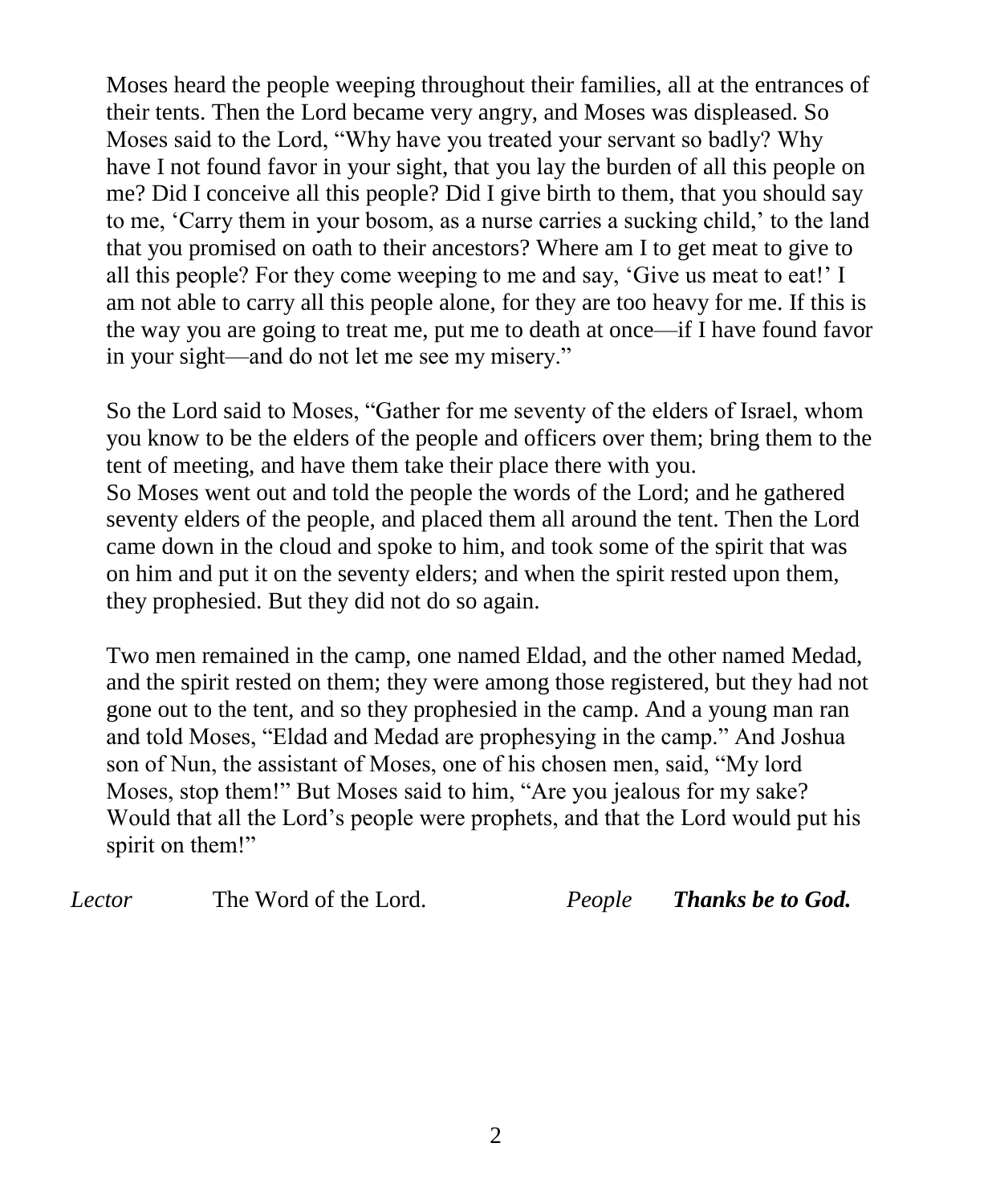

## **The Second Lesson: James 5:13-20**

Are any among you suffering? They should pray. Are any cheerful? They should sing songs of praise. Are any among you sick? They should call for the elders of the church and have them pray over them, anointing them with oil in the name of the Lord. The prayer of faith will save the sick, and the Lord will raise them up; and anyone who has committed sins will be forgiven. Therefore confess your sins to one another, and pray for one another, so that you may be healed. The prayer of the righteous is powerful and effective. Elijah was a human being like us, and he prayed fervently that it might not rain, and for three years and six months it did not rain on the earth. Then he prayed again, and the heaven gave rain and the earth yielded its harvest.

My brothers and sisters, if anyone among you wanders from the truth and is brought back by another, you should know that whoever brings back a sinner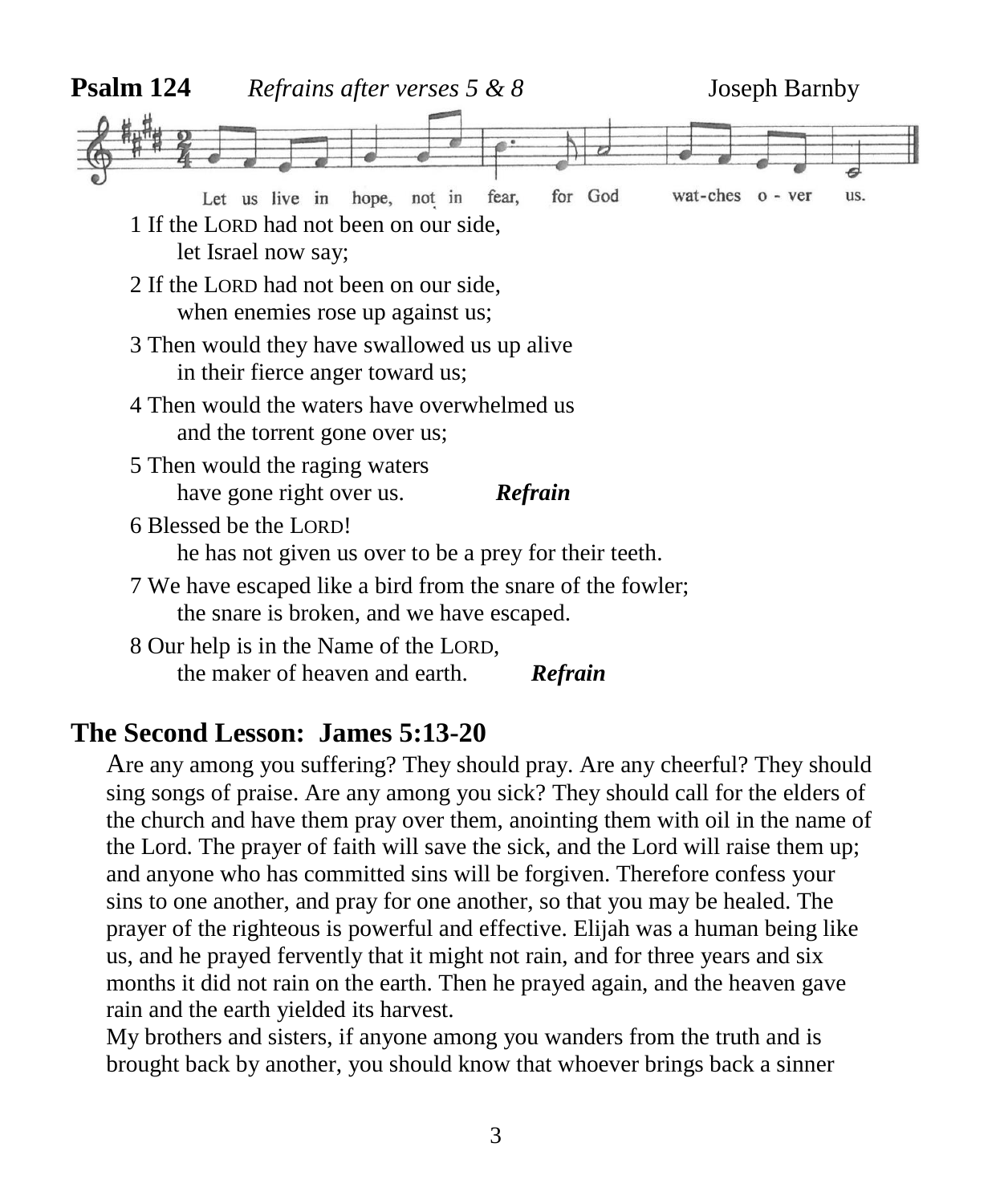from wandering will save the sinner's soul from death and will cover a multitude of sins.

| Lector              | The Word of the Lord.                                                                  | People | <b>Thanks be to God.</b> |
|---------------------|----------------------------------------------------------------------------------------|--------|--------------------------|
| Hymn 509            | <b>Spirit Divine, Attend Our Prayers</b>                                               |        | Nun danket all           |
| Celebrant<br>People | The Holy Gospel of our Lord Jesus Christ according Mark.<br>Glory to you, Lord Christ. |        |                          |

## **The Holy Gospel: Mark 9:38-50**

John said to Jesus, "Teacher, we saw someone casting out demons in your name, and we tried to stop him, because he was not following us." But Jesus said, "Do not stop him; for no one who does a deed of power in my name will be able soon afterward to speak evil of me. Whoever is not against us is for us. For truly I tell you, whoever gives you a cup of water to drink because you bear the name of Christ will by no means lose the reward.

"If any of you put a stumbling block before one of these little ones who believe in me, it would be better for you if a great millstone were hung around your neck and you were thrown into the sea. If your hand causes you to stumble, cut it off; it is better for you to enter life maimed than to have two hands and to go to hell, to the unquenchable fire. And if your foot causes you to stumble, cut it off; it is better for you to enter life lame than to have two feet and to be thrown into hell. And if your eye causes you to stumble, tear it out; it is better for you to enter the kingdom of God with one eye than to have two eyes and to be thrown into hell, where their worm never dies, and the fire is never quenched.

"For everyone will be salted with fire. Salt is good; but if salt has lost its saltiness, how can you season it? Have salt in yourselves, and be at peace with one another."

Celebrant The Gospel of the Lord. *People Praise to you, Lord Christ.*

## **Sermon The Rev. Glenn Mahaffey**

*(8am service continues with the Baptismal Covenant on p. 6, 7)*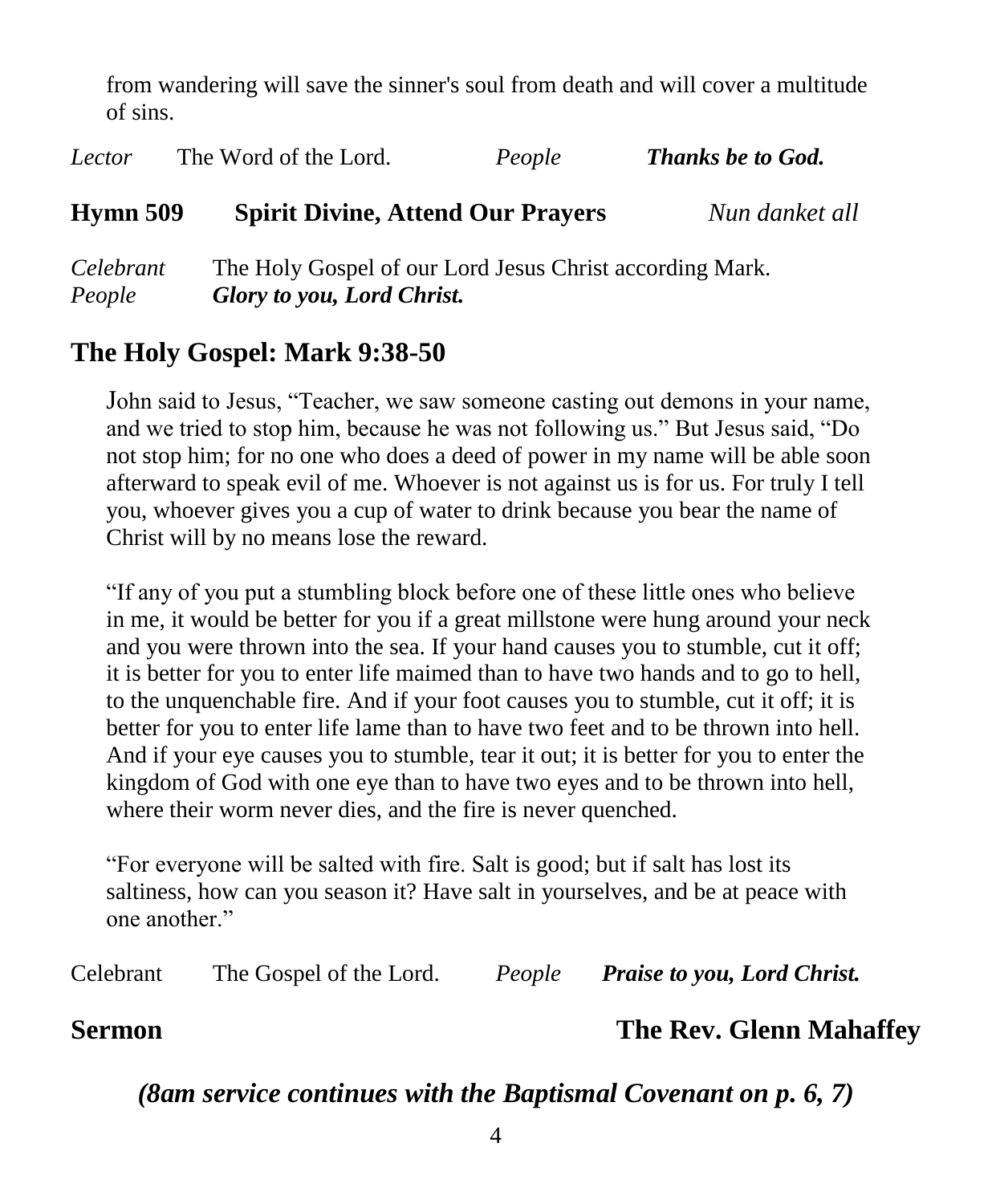## **10 am - Presentation & Examination of the Candidate**

*Celebrant* The Candidates for Holy Baptism will now be presented. *Parents and Godparents* I present Scarlett to receive the Sacrament of Baptism. *Celebrant* Will you be responsible for seeing that the child you present is brought up in the Christian faith and life? *Parents and Godparents* I will, with God's help. *Celebrant* Will you by your prayers and witness help this child to grow into the full stature of Christ? *Parents and Godparents* I will, with God's help.

*Then the Celebrant asks the following questions of the parents and godparents who speak on behalf of the child.*

|        | Question Do you renounce Satan and all the spiritual forces of wickedness<br>that rebel against God?<br><i>Answer</i> I renounce them. |
|--------|----------------------------------------------------------------------------------------------------------------------------------------|
|        | <i>Question</i> Do you renounce the evil powers of this world<br>which corrupt and destroy the creatures of God?                       |
|        | <i>Answer</i> I renounce them.                                                                                                         |
|        | <i>Question</i> Do you renounce all sinful desires<br>that draw you from the love of God?                                              |
|        | <i>Answer</i> I renounce them.                                                                                                         |
| Answer | <i>Question</i> Do you turn to Jesus Christ and accept him as your Savior?<br>I do.                                                    |
| Answer | <i>Question</i> Do you put your whole trust in his grace and love?<br>I do.                                                            |
| Answer | <i>Question</i> Do you promise to follow and obey him as your Lord?<br>I do.                                                           |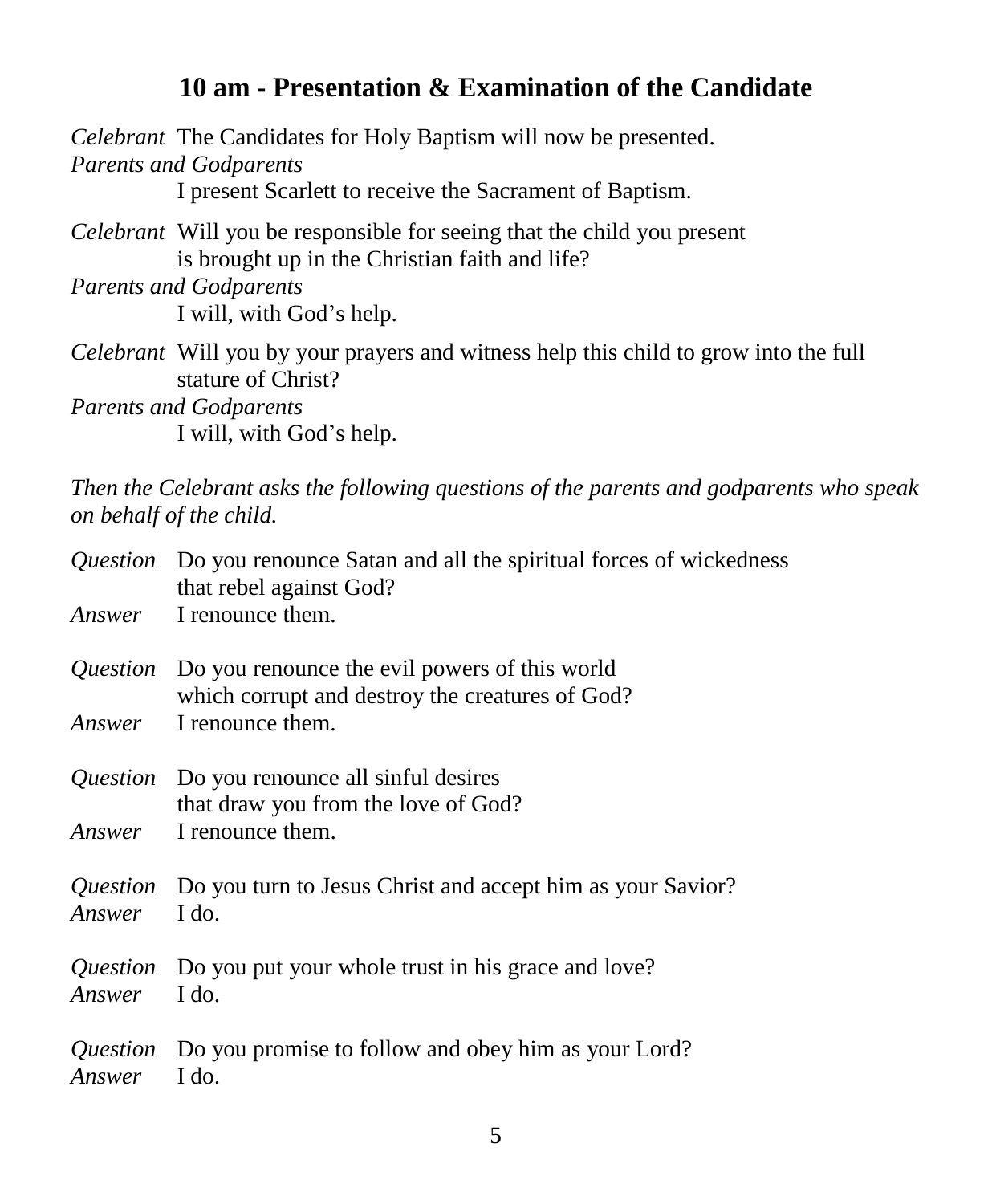*Celebrant addresses the congregation*

- Will you who witness these vows do all in your power to support this person in her life in Christ? *People We will***.**
- *Celebrant* Let us join with those who are committing themselves to Christ and renew our own baptismal covenant.

### **The Baptismal Covenant** 8 a.m. and 10 a.m.

- *Celebrant* Do you believe in God the Father?
- *People I believe in God, the Father almighty, creator of heaven and earth.*
- *Celebrant* Do you believe in Jesus Christ, the Son of God?

*People I believe in Jesus Christ, his only Son, our Lord. He was conceived by the power of the Holy Spirit and born of the Virgin Mary. He suffered under Pontius Pilate, was crucified, died, and was buried. He descended to the dead. On the third day he rose again. He ascended into heaven, and is seated at the right hand of the Father. He will come again to judge the living and the dead.*

*Celebrant* Do you believe in God the Holy Spirit?

*People I believe in the Holy Spirit, the holy catholic Church, the communion of saints, the forgiveness of sins, the resurrection of the body, and the life everlasting.*

- *Celebrant* Will you continue in the apostles' teaching and fellowship, in the breaking of bread, and in the prayers?
- *People I will, with God's help***.**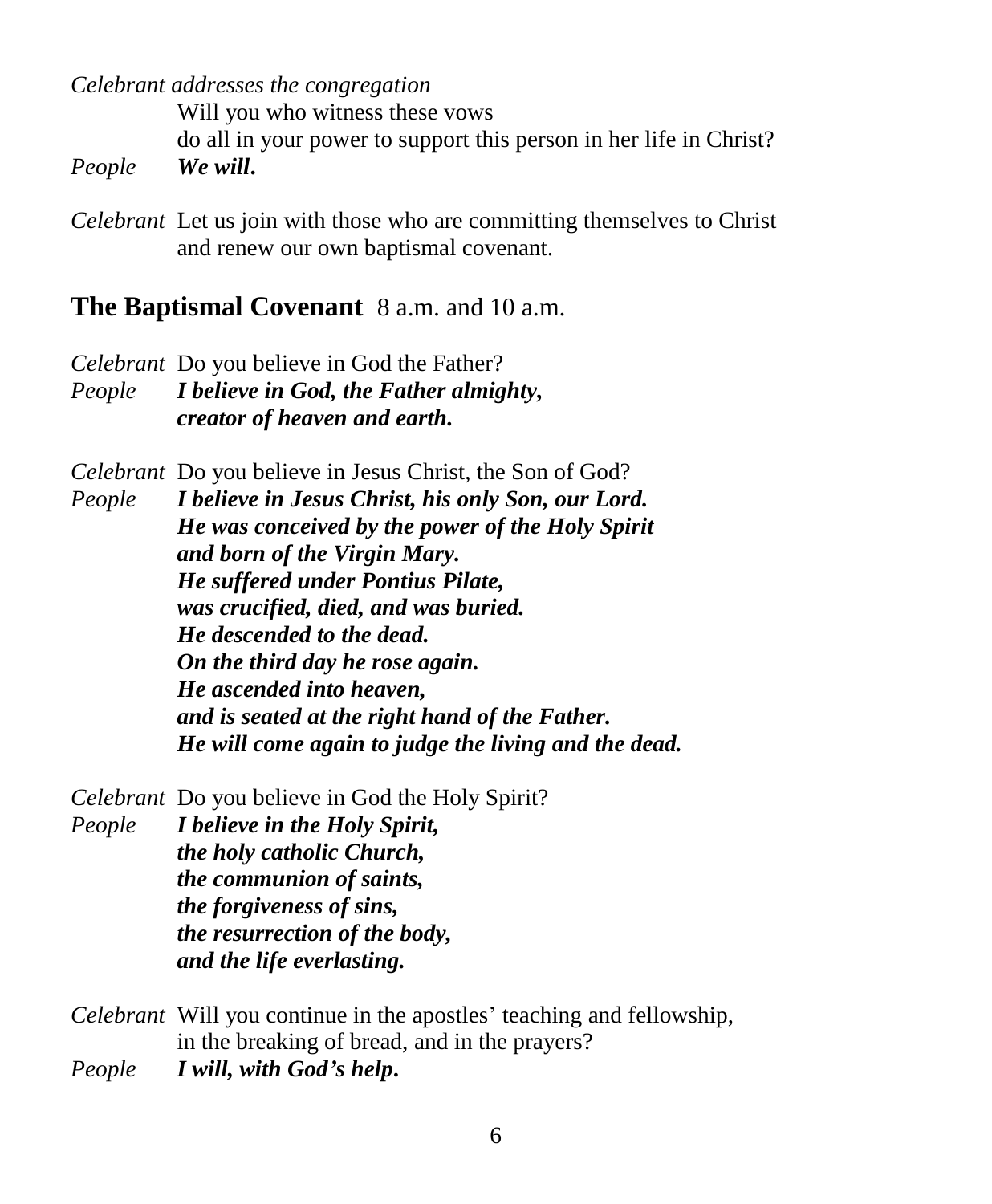| <i>Celebrant</i> Will you persevere in resisting evil,<br>and, whenever you fall into sin,<br>repent and return to the Lord? |
|------------------------------------------------------------------------------------------------------------------------------|
| People I will, with God's help.                                                                                              |
| <i>Celebrant</i> Will you proclaim by word and example the Good News of God<br>in Christ?                                    |
| People I will, with God's help.                                                                                              |
| <i>Celebrant</i> Will you seek and serve Christ in all persons,                                                              |
| loving your neighbor as yourself?                                                                                            |
| People I will, with God's help.                                                                                              |
| <i>Celebrant</i> Will you strive for justice and peace among all people,<br>and respect the dignity of every human being?    |
| People I will, with God's help.                                                                                              |

*For 8 a.m. prayers, please insert "us" in place of "Scarlett" or "her".*

## **10 a.m. Prayers for the Candidate**

*Celebrant* Let us now pray for this person who is to receive the Sacrament of new birth

| Leader | Deliver Scarlett, O Lord, from the way of sin and death.      |
|--------|---------------------------------------------------------------|
| People | Lord, hear our prayer.                                        |
| Leader | Open her heart to your grace and truth.                       |
| People | Lord, hear our prayer.                                        |
| Leader | Fill her with your holy and life-giving Spirit.               |
| People | Lord, hear our prayer.                                        |
| Leader | Keep Scarlett in the faith and communion of your holy Church. |
| People | Lord, hear our prayer.                                        |
| Leader | Teach her to love others in the power of the Spirit.          |
| People | Lord, hear our prayer.                                        |
| Leader | Send her into the world in witness to your love.              |
| People | Lord, hear our prayer.                                        |
| Leader | Bring her to the fullness of your peace and glory.            |
| People | Lord, hear our prayer.                                        |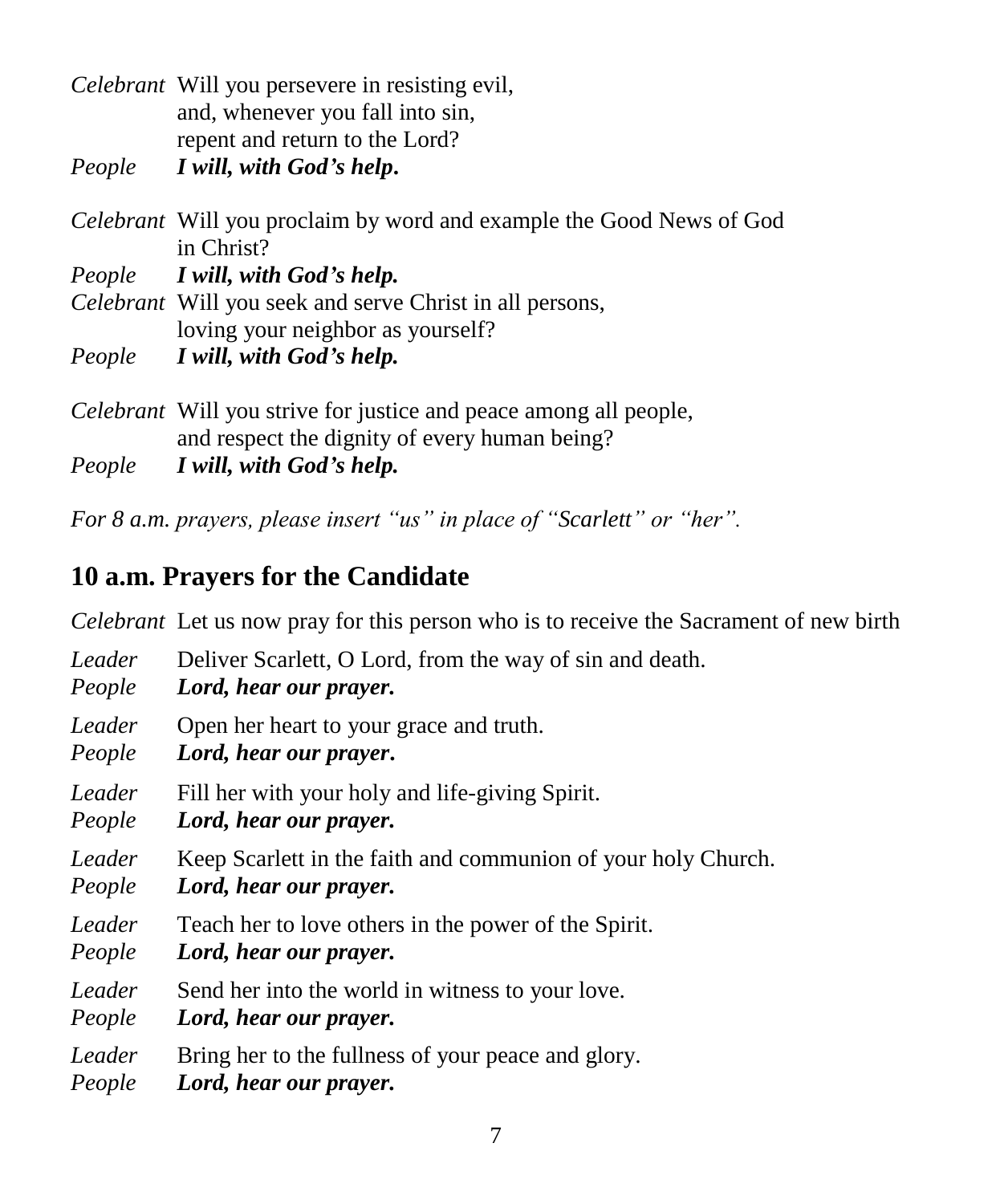## *Celebrant*

Grant, O Lord, that all who are baptized into the death of Jesus Christ your Son may live in the power of his resurrection and look for him to come again in glory; who lives and reigns now and for ever. *Amen***.**

## **Thanksgiving over the Water**

| Celebrant | The Lord be with you.                      |
|-----------|--------------------------------------------|
| People    | And also with you.                         |
| Celebrant | Let us give thanks to the Lord our God.    |
| People    | It is right to give our thanks and praise. |
| Celebrant |                                            |

We thank you, Almighty God, for the gift of water. Over it the Holy Spirit moved in the beginning of creation. Through it you led the children of Israel out of their bondage in Egypt into the land of promise. In it your Son Jesus received the baptism of John and was anointed by the Holy Spirit as the Messiah, the Christ, to lead us, through his death and resurrection, from the bondage of sin into everlasting life.

We thank you, Father, for the water of Baptism. In it we are buried with Christ in his death. By it we share in his resurrection. Through it we are reborn by the Holy Spirit. Therefore in joyful obedience to your Son, we bring into his fellowship those who come to him in faith, baptizing them in the Name of the Father, and of the Son, and of the Holy Spirit.

Now sanctify this water, we pray you, by the power of your Holy Spirit, that he who here is cleansed from sin and born again may continue for ever in the risen life of Jesus Christ our Savior. To him, to you, and to the Holy Spirit, be all honor and glory, now and for ever. *Amen***.**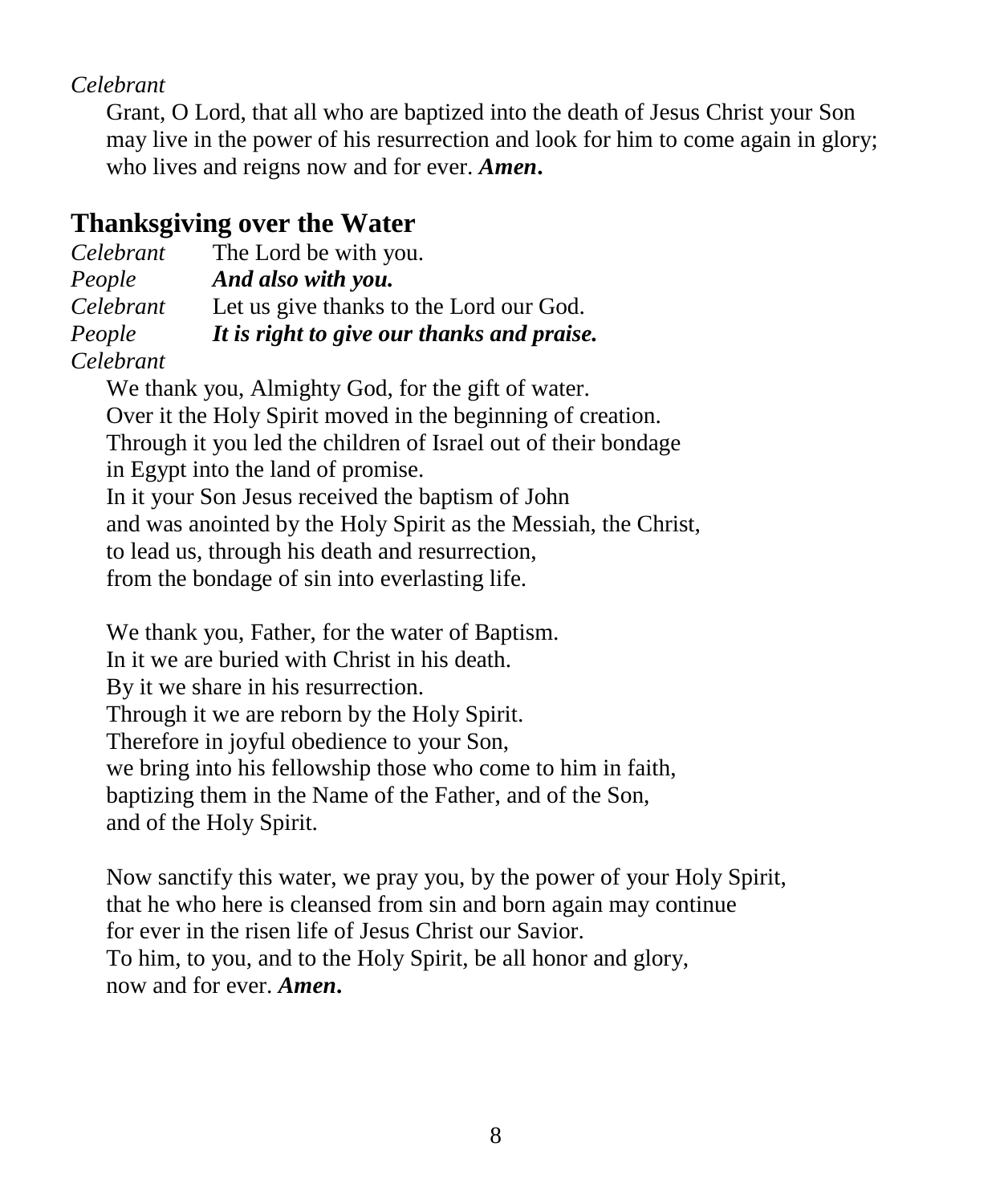## **The Baptism**

*The candidate is presented by name to the Celebrant, who then pours water upon the candidate, saying*

Scarlett, I baptize you in the Name of the Father, and of the Son, and of the Holy Spirit. *Amen***.**

## *Celebrant* Let us pray.

Heavenly Father, we thank you that by water and the Holy Spirit you have bestowed upon this your servant the forgiveness of sin, and have raised her to the new life of grace. Sustain her, O Lord, in your Holy Spirit. Give her an inquiring and discerning heart, the courage to will and to persevere, a spirit to know and to love you, and the gift of joy and wonder in all your works. *Amen***.** Scarlett, you are sealed by the Holy Spirit in Baptism and marked as Christ's own for ever. *Amen***.**

*Celebrant* Let us welcome the newly baptized.

*Celebrant and People*

*We receive you into the household of God. Confess the faith of Christ crucified, proclaim his resurrection, and share with us in his eternal priesthood.*

## **The Peace**

*Celebrant* The peace of the Lord be always with you. *People And also with you.*

## **The Holy Communion**

## **The Offertory Sentence**

## **Offertory Draw Us in the Spirit's Tether** Harold Friedell

*Draw us in the Spirit's tether; For when humbly, in thy name, Two or three are met together, Thou art in the midst of them: Alleluya! Alleluya! Touch we now thy garment's hem. As the brethren used to gather in the name of Christ to sup, Then with thanks to God the Father Break the bread and bless the cup, Alleluya! Alleluya! So knit thou our friendship up.*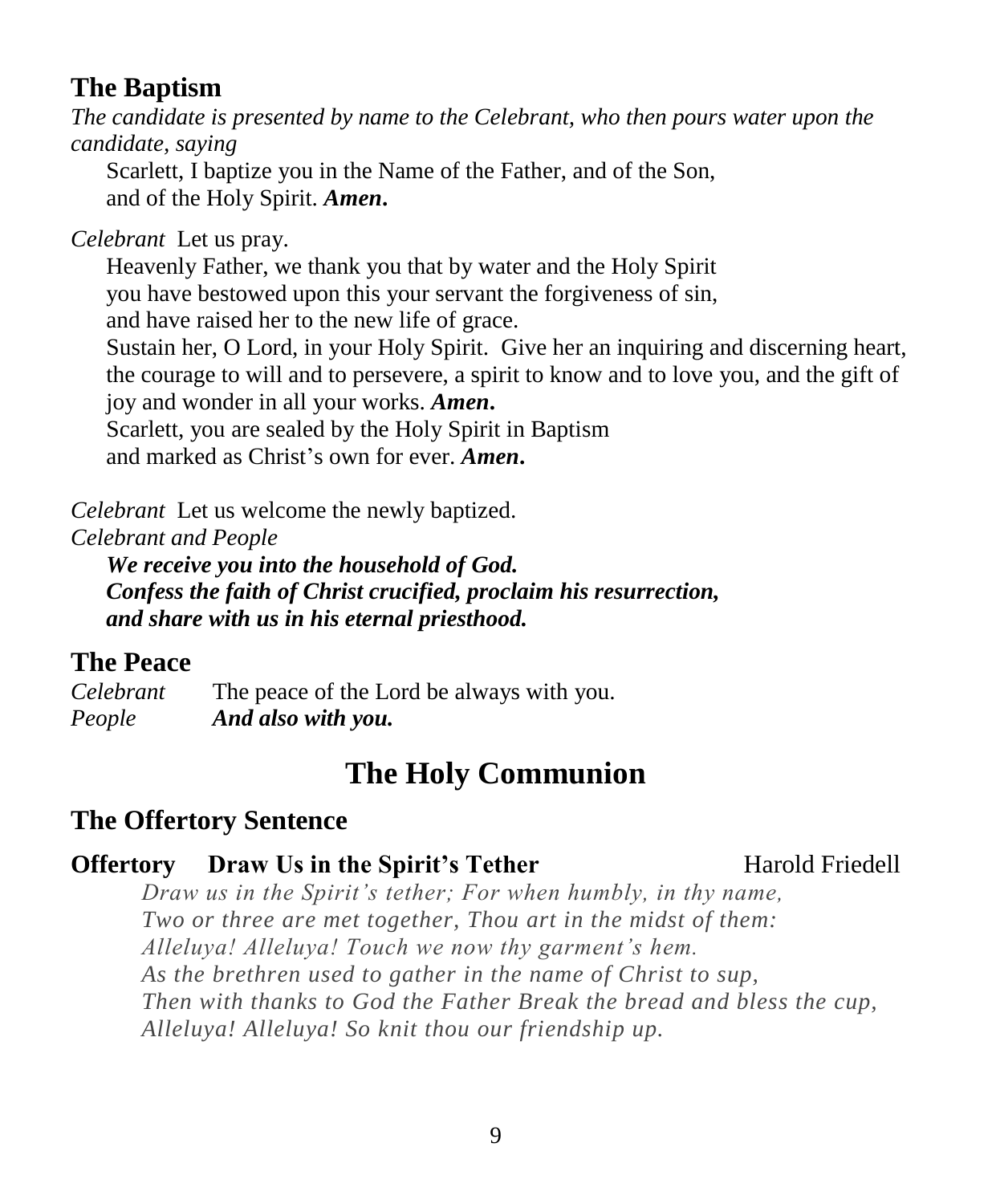*All our meals and all our living Make us sacraments of thee, That be caring, helping, giving, we may true disciples be. Alleluya! Alleluya! We will serve thee faithfully.*

**Presentation Hymn 635** stanza 1 *Wer nur den lieben If thou but trust in God to guide thee, and hope in him through all thy ways, He'll give thee strength, what e'er betide thee, and bear thee through the evil days. Who trusts in God's unchanging love Builds on a rock that nought can move.*

**The Great Thanksgiving** *(Eucharistic Prayer A, BCP p. 361)*

| Celebrant: | The Lord be with you.                      |
|------------|--------------------------------------------|
| People     | And also with you.                         |
| Celebrant  | Lift up your hearts.                       |
| People     | We lift them to the Lord.                  |
| Celebrant  | Let us give thanks to the Lord our God.    |
| People     | It is right to give our thanks and praise. |

### *Celebrant*

It is right, and a good and joyful thing, always and everywhere to give thanks to you, Father Almighty, Creator of heaven and earth. You are the source of light and life; you made us in your image, and called us to new life in Jesus Christ our Lord. Therefore we praise you, joining our voices with Angels and Archangels and with all the company of heaven, who for ever sing this hymn to proclaim the glory of your Name:

**Sanctus** *Land of Rest*

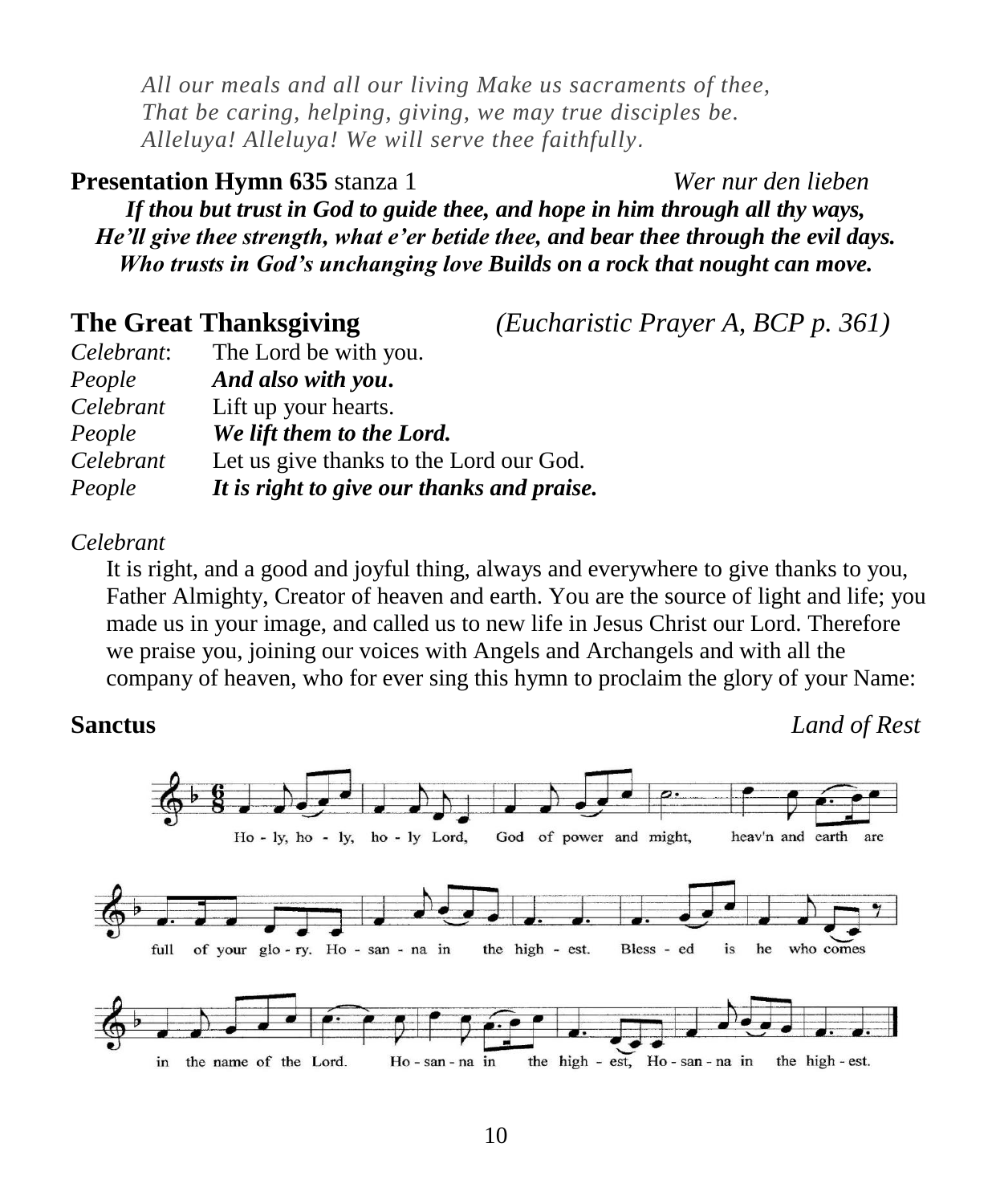*(The People kneel or stand, as able.)*

*The Presider leads the people in giving thanks to God for the reconciling work of Christ's passion and resurrection and prays over the bread and wine.*

## *Celebrant*

Holy and gracious Father: In your infinite love you made us for yourself; and, when we had fallen into sin and become subject to evil and death, you, in your mercy, sent Jesus Christ, your only and eternal Son, to share our human nature, to live and die as one of us, to reconcile us to you, the God and Father of all. He stretched out his arms upon the cross, and offered himself in obedience to your will, a perfect sacrifice for the whole world.

On the night he was handed over to suffering and death, our Lord Jesus Christ took bread; and when he had given thanks to you, he broke it, and gave it to his disciples, and said, "Take, eat: This is my Body, which is given for you. Do this for the remembrance of me."

After supper he took the cup of wine; and when he had given thanks, he gave it to them, and said, "Drink this, all of you: This is my Blood of the new Covenant, which is shed for you and for many for the forgiveness of sins. Whenever you drink it, do this for the remembrance of me."

Therefore we proclaim the mystery of faith:

## *Celebrant and People*

*Christ has died. Christ is risen. Christ will come again.*

We celebrate the memorial of our redemption, O Father, in this sacrifice of praise and thanksgiving. Recalling his death, resurrection, and ascension, we offer you these gifts. Sanctify them by your Holy Spirit to be for your people the Body and Blood of your Son, the holy food and drink of new and unending life in him. Sanctify us also that we may faithfully receive this holy Sacrament, and serve you in unity, constancy, and peace; and at the last day bring us with all your saints into the joy of your eternal kingdom.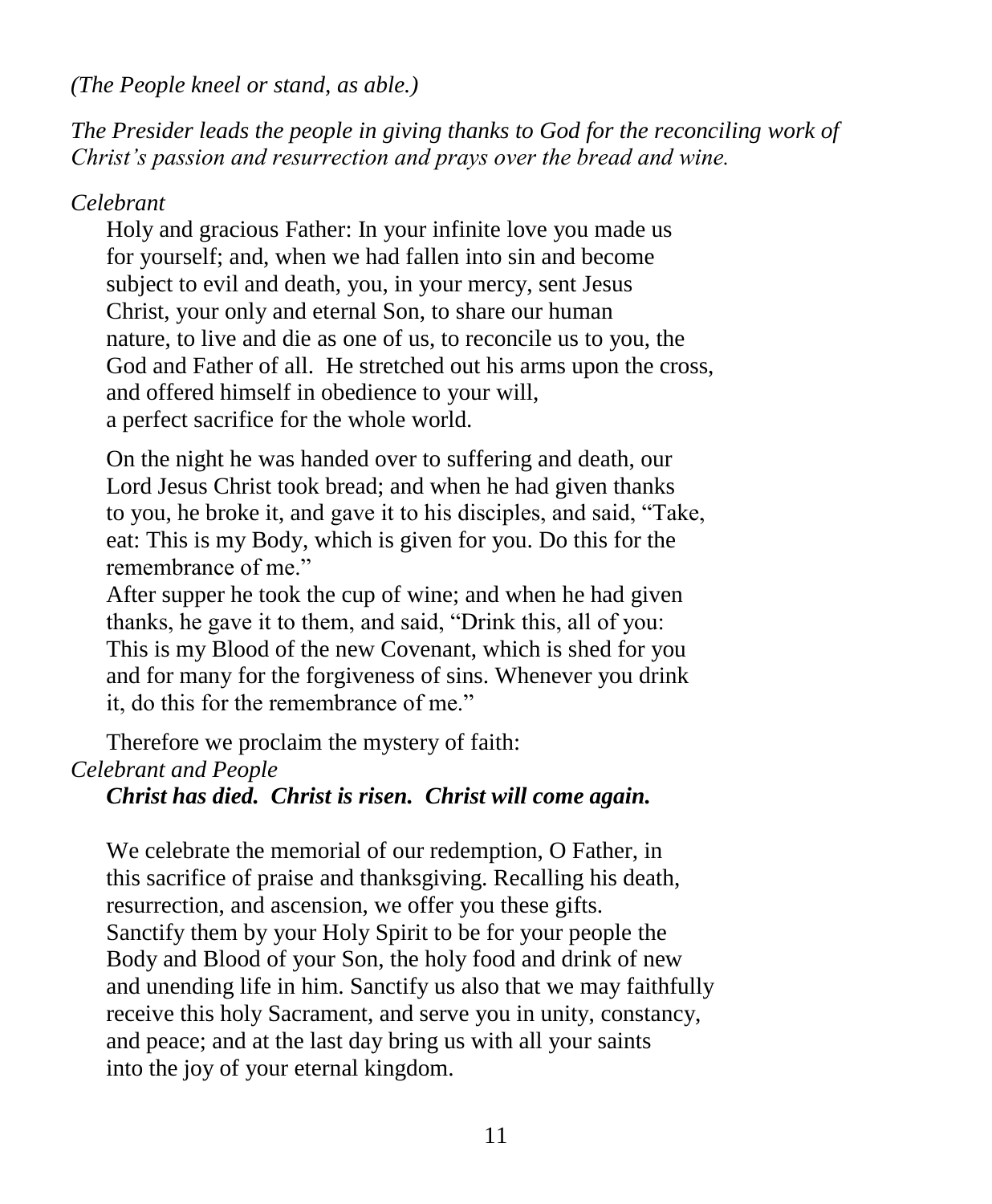O Lord, we remember before you Michael our Presiding Bishop, DeDe our Bishop, and Glenn our Priest, and the lay leaders of our congregation.

We ask that you would have mercy on those who have asked for our prayers: Kristin Armstrong; David Michael; Michael Abbott Copeland; Barbara; Cathy; John & Marcy Keeler; Rudy; Sharon; Nancy Campbell; Andrew & Mary; Virginia Chatterton; Nancy Pille; Jessica; Shawn Kaiser; Ruth Jacobs; Colleen, Wasa, Rebecca Seager; Michael Lawler, Jane Richards, DeAndre Crouch; Ida Fernandes, Laura Bigelow, and Chris.

We give thanks for those who are celebrating birthdays this week; Martha Bennett (9/21); Pam Smith, and Terry Burke.

All this we ask through your Son Jesus Christ. By him, and with him, and in him, in the unity of the Holy Spirit all honor and glory is yours, Almighty Father, now and forever. *AMEN.*

## **The Lord's Prayer**

And now, as our Savior Christ has taught us, we are bold to say

*Our Father, who art in heaven, hallowed be thy Name, thy kingdom come, thy will be done, on earth as it is in heaven. Give us this day our daily bread. And forgive us our trespasses, as we forgive those who trespass against us. And lead us not into temptation, but deliver us from evil. For thine is the kingdom, and the power, and the glory, for ever and ever. Amen.*

## **The Breaking of the Bread**

## **Christ Our Passover**

*Celebrant* Alleluia. Christ our Passover is sacrificed for us; *People Therefore let us keep the feast. Alleluia.*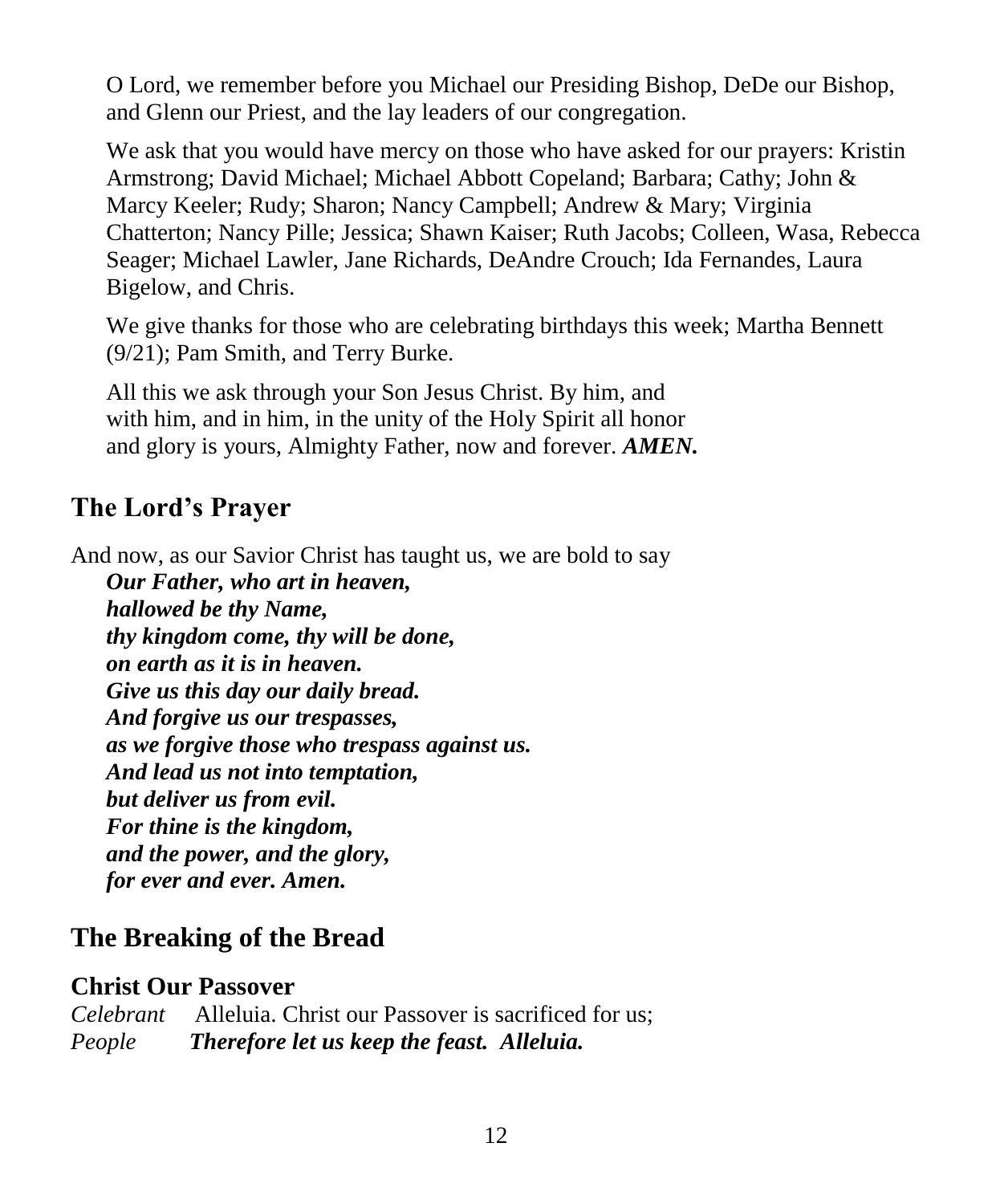## **Fraction Anthem**

The disciples knew the Lord Jesus The dis - ci - ples knew the Lord  $Ie - sus$ in the break - ing of the bread.  $Al - le - lu$  $Al - le - lu$ ia! ia!  $Al - le$  $\ln$  - ia! Al - le -  $\ln$  ia!

## **Ministration of Communion**

*Celebrant* The Gifts of God for the People of God.

### *All are welcome to receive Communion.*

*In order to provide the safest environment for our members, we are offering both bread and wine at the crossing rather than at the Altar rail. In this way we don't get people bunched up waiting for a place at the altar rail, and we don't have to kneel elbow to elbow with one another. Please see the article in the announcements for further information on this.*

*How you receive communion is completely up to you, depending on your comfort level. You may receive communion in any way you choose, it is your decision. If you choose to receive the bread only that is considered a full communion, the Episcopal Church does not insist that you receive the wine. If you choose to receive the wine, you may either sip from the large chalice that is offered or intinct the corner of your wafer in the small cup. You may even hand your wafer to the Eucharistic Minister and they will intinct the bread for you and either hand it back to you or place it on your tongue. You may also choose to receive a spiritual communion by saying a prayer to ask Jesus to live in your heart and mind as the Lord of your life.*

## **Communion Hymn 669 Commit Thou All That Grieves Thee**

*Herzlich tut mich*

Michael McCarthy (b. 1966)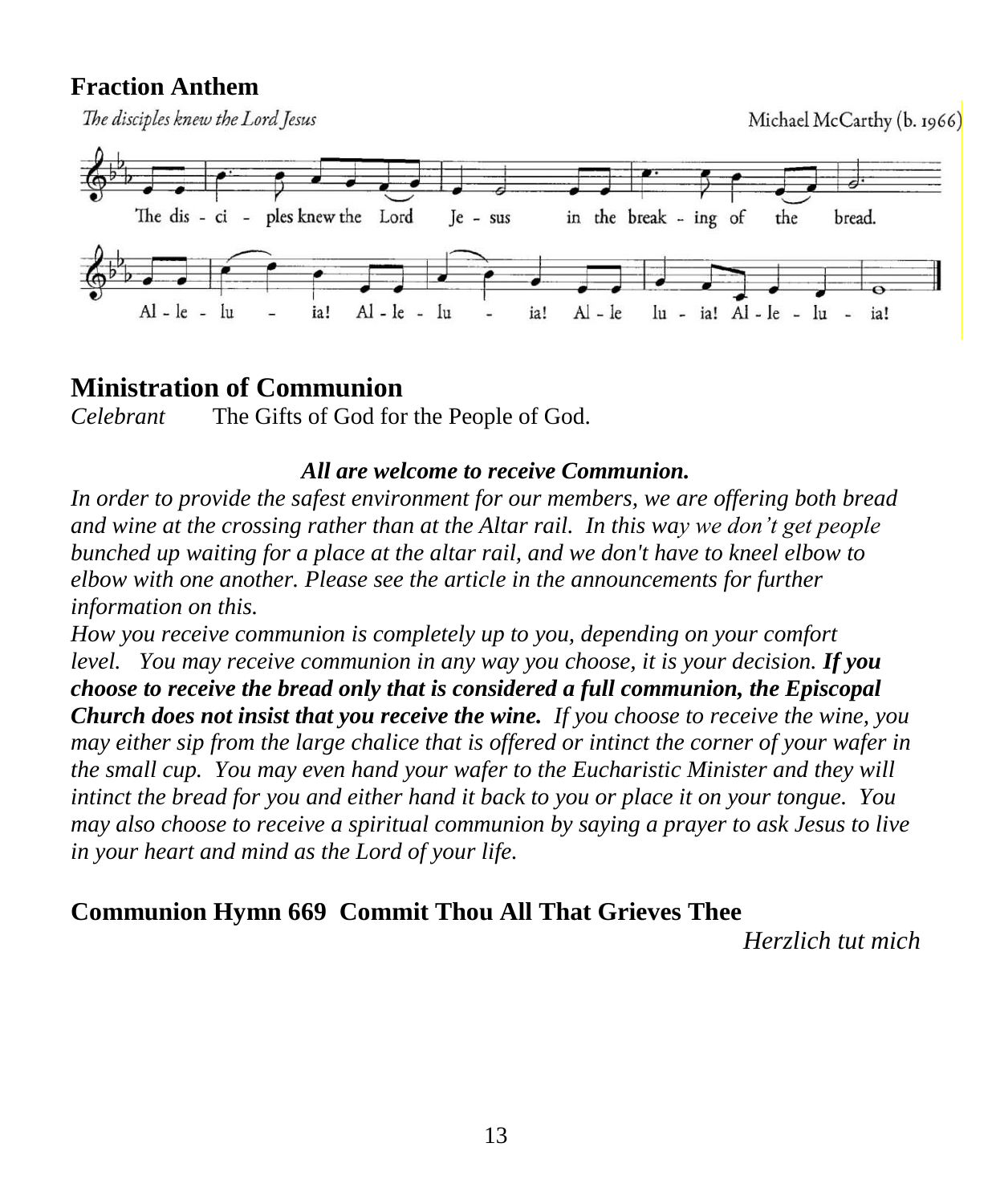## **Prayer of Thanksgiving**

*Celebrant* Let us pray. *All God of abundance, you have fed us with the bread of life and cup of salvation; you have united us with Christ and one another; and you have made us one with all your people in heaven and on earth. Now send us forth in the power of your Spirit, that we may proclaim your redeeming love to the world and continue forever in the risen life of Christ our Savior. Amen.*

## **The Blessing**

| <b>Hymn 344</b> | Lord, Dismiss Us With Thy Blessing | <b>Sicilian Mariners</b> |
|-----------------|------------------------------------|--------------------------|
|                 |                                    |                          |

## **The Dismissal**

| Celebrant | Alleluia! Alleluia! Go in peace to love and serve the Lord. |
|-----------|-------------------------------------------------------------|
| People    | Thanks be to God. Alleluia! Alleluia!                       |

## **Postlude**

*You are invited to be seated for the postlude.*

*This morning we welcome into the Body of Christ through the Sacrament of Holy Baptism Scarlett Gallagher, daughter of Tom and Kerry Gallagher.*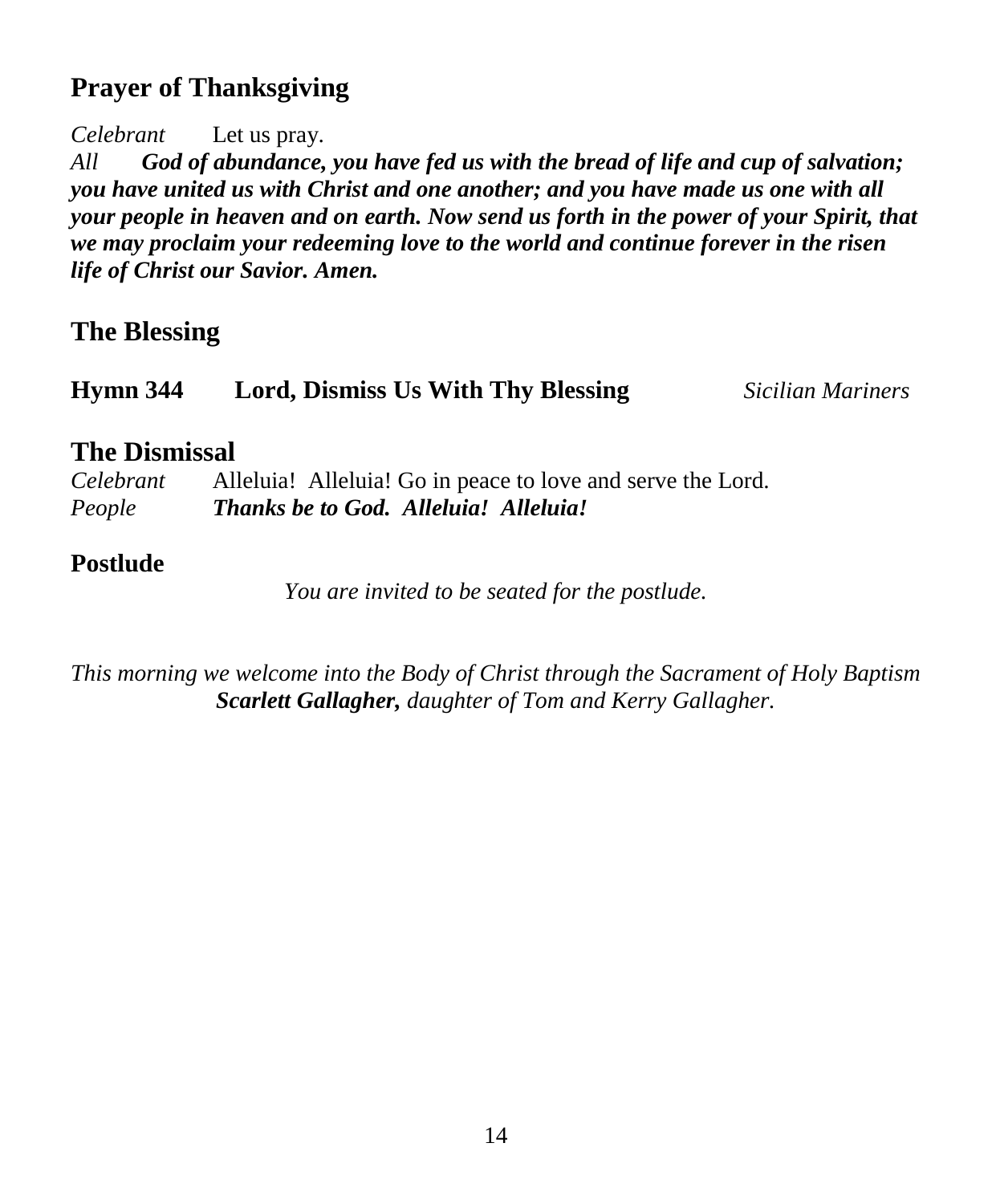## *LIVE streaming*

*The Eighteenth Sunday after Pentecost***,** September 26, 2021 at 10 a.m. YouTube: bit.ly/trinitybinghamton

## *Calendar*

- ➢ Wednesday, September 29, 10:00 a.m.: Virtual Staff Meeting
- ➢ Thursday, September 30, 7:00 p.m.: Pickelball-new people welcome
- ➢ Sunday, September 26, 8 a.m. Eucharist; 10 a.m.: Eucharist, Holy Baptism
- $\triangleright$  Trinity Forum: 11:30 a.m. Although we often think of the Christian world as consisting of Protestant, Catholic and Orthodox, our faith has taken many paths, a number of them flourishing even today. This series we will explore on September 26: "A Gift from Heaven: Religious Practices, Teachings and Lasting Cultural Influences of the Ethiopian Orthodox Tewahedo Church," Dr. Beniam Awash, an Ethiopian American sociology professor at SUNY Oneonta. This is one of the oldest Christian traditions in the world. Its teachings, practices and foundational stories, while borrowing from and being shaped by the larger world in which they were evolving, remain original and inform a glorious social and cultural world that its adherents inhabit. This talk will visit the Church's foundational stories, survey some of its unique teachings and practices, and consider it continued relevance for millions of its adherents.
	- ➢ Please point your Web browser at TrinityZoom.org to join the Forum.
- ➢ Sunday, October 3 after the 10 a.m. service: Blessing of Animals

## ➢ *The Blessing of Animals Sunday, October 3, 2021 after the 10 a.m. Service in the Trinity Garden*

Bring your pet or a picture of your pet to be blessed by Fr. Glenn after the 10 a.m. service in Trinity's Garden.

## *2022 Stewardship/Capital Campaign Kick-Off Brunch* Sunday, October 10, 2021 Trinity Dining Room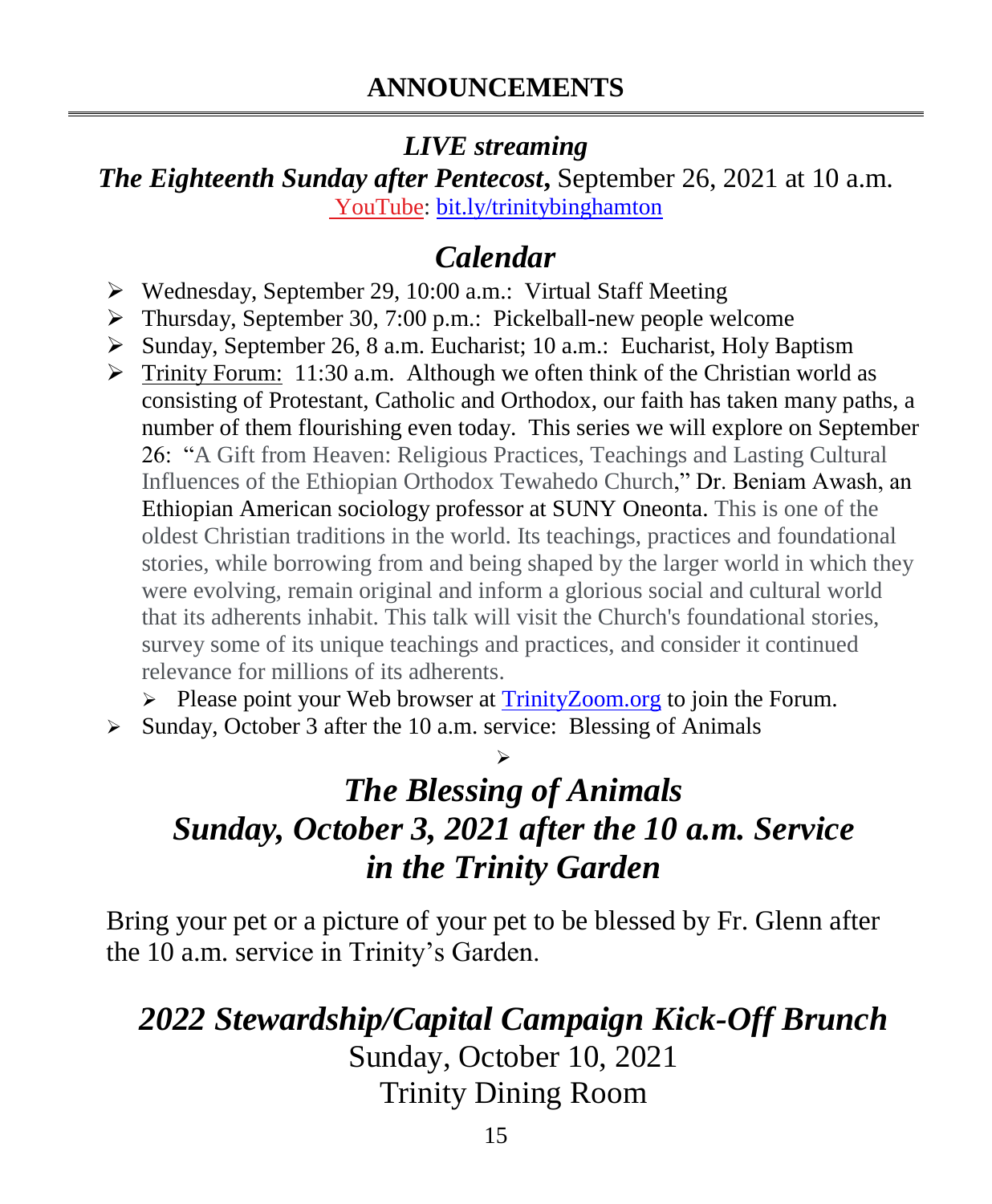## *Stewardship*

We greatly appreciate your faithfulness to the mission and ministry of Trinity Memorial Church. Ways to give to Trinity:

- go to www.trinitymemorial.org and give through our web site.
- Mail in your contributions to: Trinity Memorial Church, 44 Main St., Binghamton, NY 13905
- give to the Clergy Discretionary fund to help those in need. (same as above).

The Generosity Report is reflective of pledging activity as of Tuesday, September 19, 2021.

| <b>Generosity Update</b>            |           |
|-------------------------------------|-----------|
| Required weekly contributions       | \$4,196   |
| Last week's contributions           | \$6,462   |
| Required year to date contributions | \$159,435 |
| Contributions received year to date | \$167,959 |
| Year to Date Difference             | \$8,524   |

Attendance: Sunday, September 19, 2021: In Person: 55; Virtual: 20 =75

## *Last Week's Outreach*

The Canteen Lunch on September 19 was prepared by Christ Church. They made 60 lunches for 18 people and handed them out through the Gym door.

## *Looking for a way to help?*

**Jail Ministry of the Broome County Council of Churches** needs sweat shirts and sweat pants in men's L, XL and some M. When inmates are discharged there is a need to have something to put on when leaving their jail clothes behind. The Trinity office will collect donations and give them to Deacon Dorothy Pierce for the Jail Ministry.

We have a couple of parishioners who are in desperate need of a car. If you have a car that you are replacing, would you consider selling it at a charitable price or donating it? Please contact the office at 723-3593.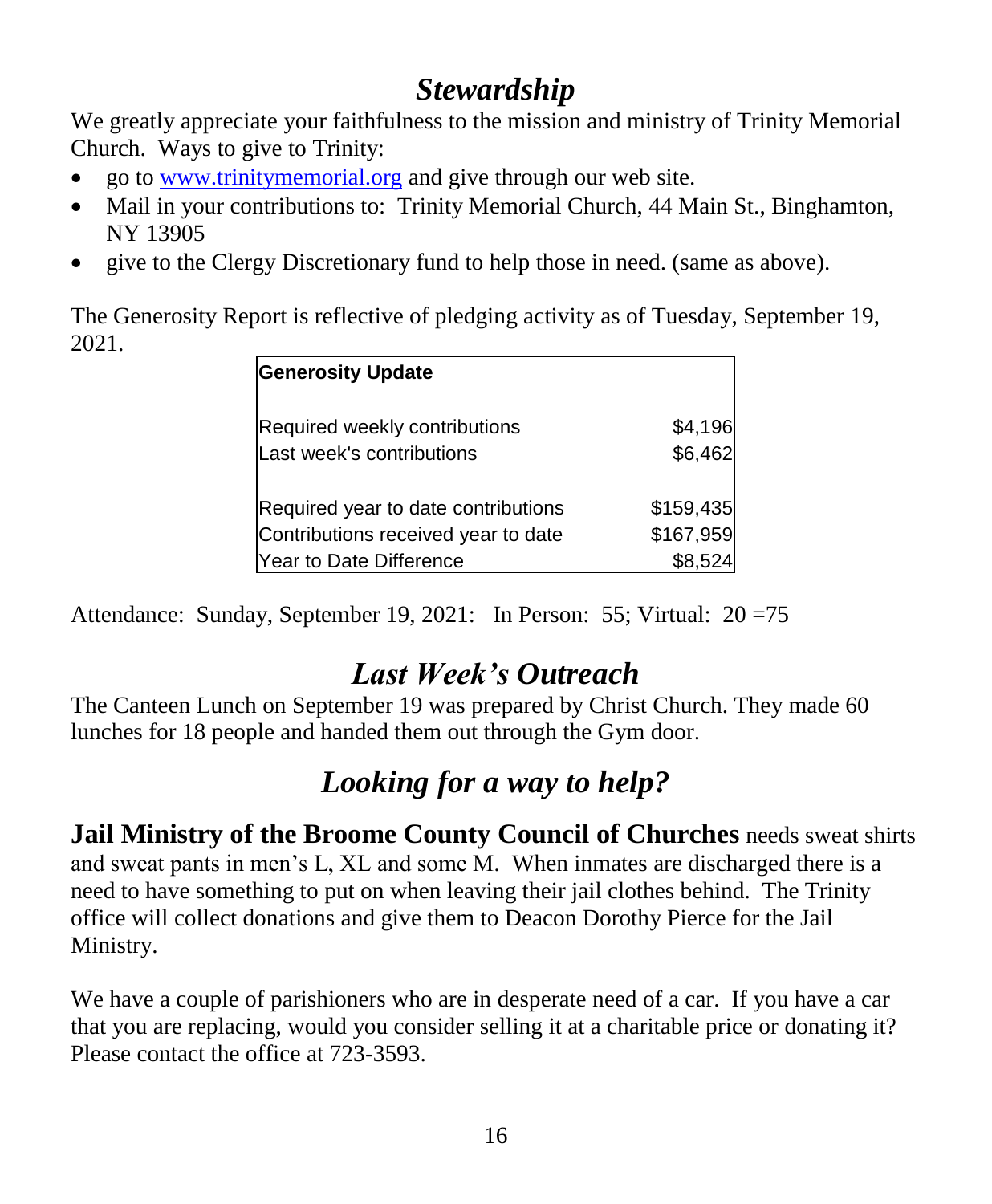## **PRAYER LIST**

*Please keep the following in your daily prayers.*

- **Pray for our church:** For Justin, archbishop of Canterbury; for Michael, presiding bishop; DeDe, our bishop; Glenn, our priest; Pray for the people of Trinity Episcopal Church, Seneca Falls; and the people of the Epiphany Episcopal Church, Sherburne; Pray for the people of San Miguel Arcángel in Quezaltepec and their priest, the Rev. Alfredo López in our companion diocese of El Salvador; Pray for the people of the Diocese of New Jersey; Pray for in the Anglican Communion, for the people of The Episcopal Church and for our presiding bishop, the Most Rev. Michael Curry. Pray for patience, provision, protection and peace during the coronavirus crisis; Pray for our Jubilee Center; the people, wardens, vestry, and staff of this church.
- **Pray for those who have died:** Betty Jane Bass (mother-in-law of Chris Brown); Kathy Shelhart (sister of John Shelhart)
- **Pray for those with special needs:** Cathy; Dana; Kristen Richards; John & Marcy Keeler; Rudy; Sharon; Nancy Campbell; Andrew & Mary; Virginia Chatterton; Nancy Pille; Jessica; Michelle Sidoran; Shawn Kaiser; Ruth; Judy Huff; Michael Armstrong; Judy; Ethan; Colleen, Wasa, Rebecca Seager; Michael Lawler, Jane Richards, Tom Osgood, Rayleen Kie, Ida Fernandes, Carol Robertson, Chet, and Chris.
- **Pray for those with continuing needs:** Sally; Marsha Brown; Jacqueline Garbera; Karen Bernardo; Danielle Robbins; Jon Walz Koeppel; Barbara Manzo; Marco; Heavenly, Roselle Illsley; Nathaniel Green; Masha Britten; Catherine Gazda; Jeremy & Kristen Richards; Betsy and Linda Bobletz.
- **Pray for those who celebrate birthdays:** Martha Bennett (9/21); Pam Smith, and Terry Burke.
- **Pray for all who govern:** Joe, our president; Andrew, our governor; Jason, our county executive, and Rich, our mayor.
- **Pray for members, loved ones, and their families in the military**: Kurt Albaugh, Darlene Croston, Colin Davis, Wendy Finley, David Komar, Joshua Loch, Seth Thomas and Laura and Nick Carter.
- **The flowers on the altar** are given in loving memory of Joseph & Lucy Albert, Brian & Mary Palmer by Jim Albert & Bill Palmer